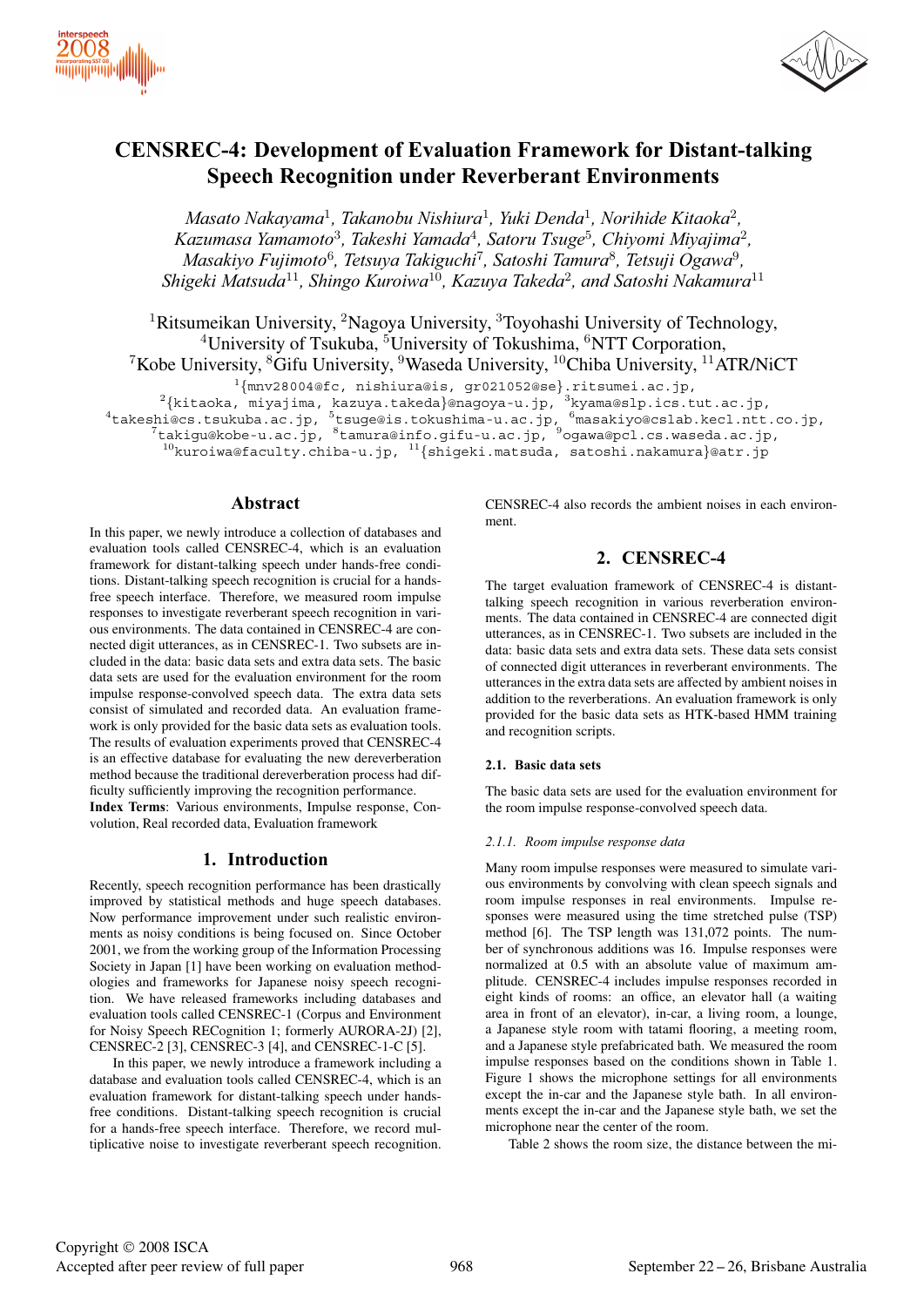Table 1: Recording equipment and conditions

| Microphone                              | SONY, ECM-88B                  |  |  |  |  |  |  |
|-----------------------------------------|--------------------------------|--|--|--|--|--|--|
| Microphone amplifier                    | PAVEC, Thinknet MA-2016C       |  |  |  |  |  |  |
| A/D board                               | TOKYO ELECTRON DEVICE,         |  |  |  |  |  |  |
|                                         | TD-BD-8CSUSB-2.0               |  |  |  |  |  |  |
| Loudspeaker                             | B&K, Mouth simulator Type 4128 |  |  |  |  |  |  |
| Speaker amplifier                       | YAMAHA, P4050                  |  |  |  |  |  |  |
| Sampling frequency                      | 48 kHz (downsampled to 16 kHz) |  |  |  |  |  |  |
|                                         | before convolving)             |  |  |  |  |  |  |
| Ouantization                            | 16 bits                        |  |  |  |  |  |  |
| 0.5 <sub>m</sub><br>Microphone<br>Mouth |                                |  |  |  |  |  |  |

Height: 1.1 m

Figure 1: Recording setup for impulse responses

crophone and the loudspeaker (mouth simulator), the reverberation time, temperature, humidity, and the average ambient noise level in each recording room. In Table 2, reverberation time  $(T_{60})$  is displayed with 0.05 sec resolution, and the ambient noise level is displayed with 0.5 dB resolution. The recording subjects in Table 2 were selected based on the variation of reverberation time and the needs of application.

## *2.1.2. Simulated data (Testset* A/B*)*

simulator

We made simulated reverberant speech by convolving the impulse responses to the clean speech. The clean speech of CENSREC-1 was used; the sampling frequency was 16 kHz for CENSREC-4, whereas it was 8 kHz for CENSREC-1. The details of the recording conditions, utterances, and speaking styles are the same as in CENSREC-1. The vocabulary of the simulated data included in CENSREC-4 consisted of eleven Japanese numbers: "ichi," "ni," "san," "yon," "go," "roku," "nana," "hachi," "kyu," "zero," and "maru. "The recording was conducted in a soundproof booth using a Sennheiser HMD25 headset microphone. The speech data were sampled at 16 kHz, quantized into 16 bit integers, and saved in a little-endian format.

The training and testing data, which were prepared in the same way as in CENSREC-1, were divided into 2 sets: Testset A (office, elevator hall, in-car, and living room) and Testset B (lounge, Japanese style room, meeting room, and Japanese style bath). Total utterances were 4,004 by 104 speakers (52 females and 52 males). Two sets of training data were prepared: clean and multi-condition. Total utterances were 8,440 by 110 speakers (55 females and 55 males).

#### **2.2. Extra data sets**

The extra data sets consist of simulated and recorded data. They are affected by both the additive and multiplicative noise. These data digress from the main topic, as in Reverberant Speech Recognition Evaluation Environments. Thus, we only provide the testing/training data as extra data sets and don't provide an evaluation framework with them at the present time.

#### *2.2.1. Simulated data with multiplicative and additive noise (Testset* C*)*

We made simulated reverberant and noisy speech by convolving the room impulse responses and adding noise recorded in real environments to the clean speech. These extra data sets



Figure 2: Recording setup for real data

are called Testset C and consist of four environments: two from Testset  $A$  (office, in-car) and two from Testset  $B$  (lounge, meeting room). In each environment, we recorded background noise for about 120 sec. The first half of the recorded data was used to make testing data, and the second half was to make training data.

For the testing data, total utterances were 4,004 by 104 speakers (52 females and 52 males), which is completely identical to Testset  $A/B$ . To make Testset C, these utterances were quartered, four kinds of reverberations (office, in-car, lounge, and meeting room) were convolved, and background noises were added to the reverberant speech at  $\infty$  dB, 20 dB, 10 dB, and 5 dB of the Signal-to-Noise Ratio (SNR).

For the training data, total utterances were 6,752 by 88 speakers (44 females and 44 males). In addition, clean training data were prepared, and the total utterances were 1,688 by 22 speakers (11 females and 11 males) as optional training data, which were not utilized as training data.

#### *2.2.2. Real recorded data in real environments (Testset* D*)*

We recorded real data with two microphones (closed and remote) under the conditions shown in Table 1 with human speakers instead of a mouth simulator. This data set, called Testset D, was recorded under the same environments as Testset  $C$  by ten human speakers (five females and five males). In each environment, the room size and recording position were the same as Testsets A and B. Figure 2 shows the recording setup. The recorded speech by each speaker consists of two major parts: testing data (49 or 50 utterances) and training data for adaptation (11 utterances). Testset  $D$  has 2,536 utterances (2,536 files).

#### **2.3. Reference baseline performance**

Table 3 shows the CENSREC-4 baseline performance for the basic data sets. In Table 3, its upper half shows the clean training results, its lower half shows the multi-condition training results, its right half shows the digit accuracy, and its left half shows the string correct rate, which is defined as the correct recognition rate for all digits in each connected digit. In Table 3, "w/o" shows the recognition result for the clean speech data (without convolving impulse responses), and "w" shows the recognition result for the reverberant speech data (with convolving impulse responses). From Table 3, it can be seen that the longer the reverberation time is, the worse the recognition performance, since a dereverberation process was not used in the CENSREC-4 baseline.

This result is illustrated as a Microsoft Excel spreadsheet to obtain summary tables for evaluating the results. Table 5, which is one example of a summary table with advanced technology, is written with the same format as Table 3. Summary tables of the recognition performance are confirmable as Table 5, because the relative performance with the baseline is calculated automatically by inputting the results into spreadsheets. Published summary tables can be easily compared to other recognition performances.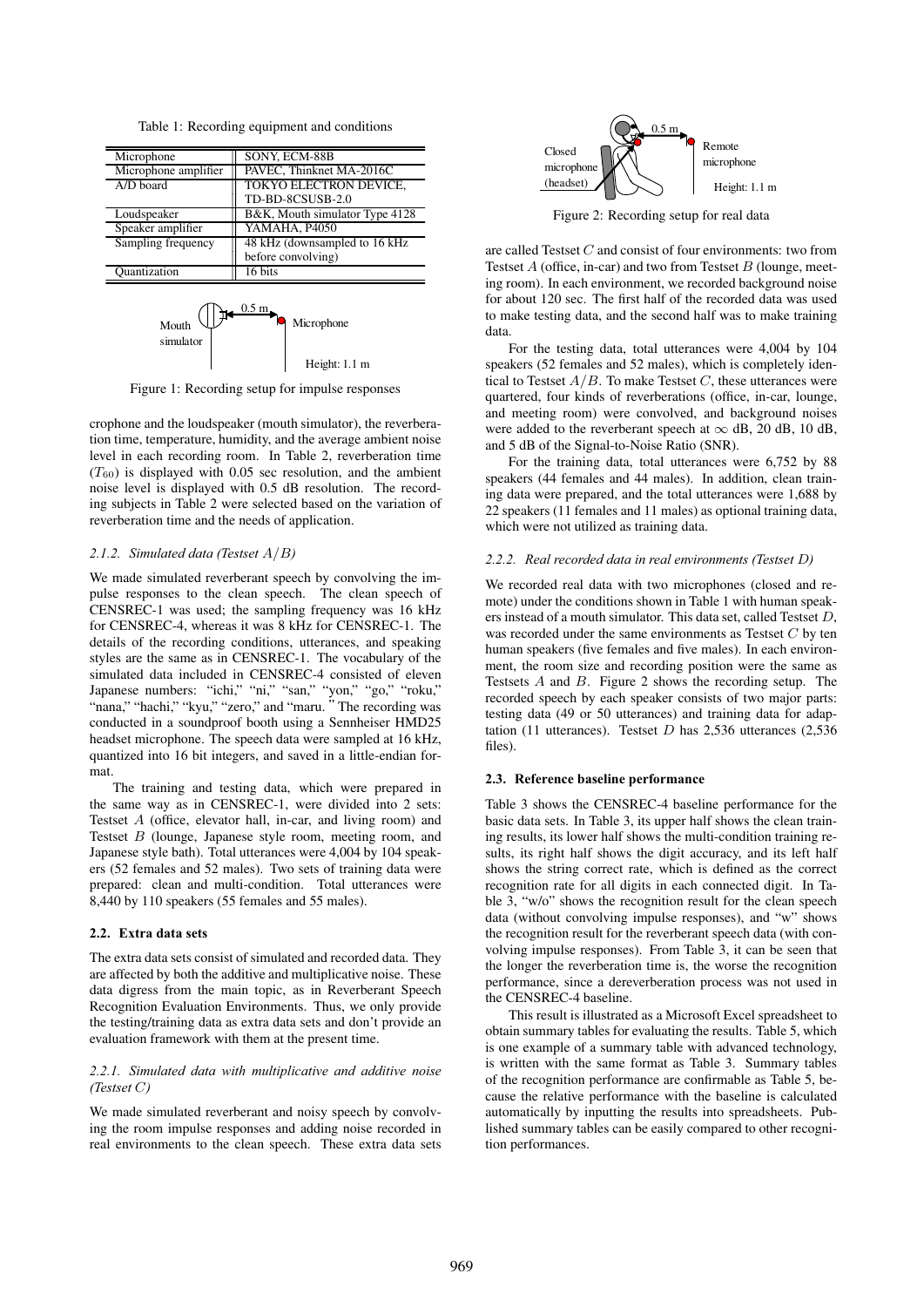Table 2: Room size, distance between microphone and loudspeaker, reverberation time, ambient noise level, humidity, and temperature in recording

| Room                | Test set | Room size                    | Dis. between     | Reverberation      | Tempe-         | Humi- | Amb. noise        |
|---------------------|----------|------------------------------|------------------|--------------------|----------------|-------|-------------------|
|                     |          |                              | Mic. and LS      | time $[T_{60}]$    | rature         | dity  | level [dBA]       |
| Office              | A/C/D    | $9.0 \times 6.0$ m           | 0.5 <sub>m</sub> | $0.25$ sec         | $30^{\circ}$ C | 40%   | 36.5              |
| Elevator hall       |          | $11.5 \times 6.5$ m          | 2.0 <sub>m</sub> | $0.75$ sec         | $30^{\circ}$ C | 50%   | 39.0              |
| In-car              | A/C/D    | Middle-sized sedan           | 0.4 <sub>m</sub> | $0.05 \text{ sec}$ | $29^{\circ}C$  | 44%   | 32.0              |
| $Living$ room       | Α        | $7.0 \times 3.0$ m           | 0.5 <sub>m</sub> | $0.65 \text{ sec}$ | $30^{\circ}$ C | 54%   | 34.0              |
| Lounge              | B/C/D    | $11.5 \times 27.0 \text{ m}$ | 0.5 <sub>m</sub> | $0.50$ sec         | $27^{\circ}$ C | 50%   | $\overline{52.5}$ |
| Japanese style room | B        | $3.5 \times 2.5$ m           | 2.0 <sub>m</sub> | $0.40 \text{ sec}$ | $30^{\circ}$ C | 54%   | 30.0              |
| Meeting room        | B/C/D    | $7.0 \times 8.5$ m           | 0.5 <sub>m</sub> | $0.65$ sec         | $27^\circ$ C   | 52%   | 48.5              |
| Japanese style bath | B        | $1.5 \times 1.0$ m           | 0.3 <sub>m</sub> | $0.60 \text{ sec}$ | $31^{\circ}$ C | 62%   | 29.5              |

|                          | Table 3: CENSREC-4 baseline performance for basic data sets |
|--------------------------|-------------------------------------------------------------|
| Clean training (%STRING) | Clean training (%Acc)                                       |
|                          |                                                             |

|     |             |                                    | A                          |               |         |               |             |                   | A                               |               |         |
|-----|-------------|------------------------------------|----------------------------|---------------|---------|---------------|-------------|-------------------|---------------------------------|---------------|---------|
|     | Office      | Elevator hall                      | In-car                     | Living room   |         |               | Office      | Elevator hall     | In-car                          | Living room   | Average |
|     | $0.25$ sec. | 0.75 sec., 2m                      | $0.05$ sec.                | $0.65$ sec.   | Average |               | $0.25$ sec. | $0.75$ sec., $2m$ | $0.05$ sec.                     | $0.65$ sec.   |         |
| w/o | 98.5        | 98.1                               | 98.5                       | 98.2          | 98.3    | $w$ /o        | 99.5        | 99.4              | 99.5                            | 99.4          | 99.4    |
| W   | 93.1        | 30.7                               | 86.1                       | 65.3          | 68.8    | w             | 97.5        | 57.9              | 95.6                            | 84.4          | 83.8    |
|     |             |                                    | B                          |               |         |               |             |                   | B                               |               |         |
|     | Lounge      | Japanese room Meeting room         |                            | Japanese bath |         |               | Lounge      |                   | Japanese room Meeting room      | Japanese bath | Average |
|     | $0.50$ sec. | $0.40$ sec., $2m$                  | $0.65$ sec.                | $0.60$ sec.   | Average |               | $0.50$ sec. | $0.40$ sec., $2m$ | $0.65$ sec.                     | $0.60$ sec.   |         |
| w/o | 98.5        | 98.1                               | 98.5                       | 98.2          | 98.3    | $w$ / $\circ$ | 99.5        | 99.4              | 99.5                            | 99.4          | 99.4    |
| W   | 43.9        | 74.1                               | 74.1                       | 54.3          | 61.6    | w             | 74.0        | 89.5              | 89.8                            | 78.0          | 82.8    |
|     |             |                                    |                            |               |         |               |             |                   |                                 |               |         |
|     |             | Multi-condition training (%STRING) |                            |               |         |               |             |                   | Multi-condition training (%Acc) |               |         |
|     |             |                                    | A                          |               |         |               |             |                   | A                               |               |         |
|     | Office      | Elevator hall                      | In-car                     |               |         |               |             |                   |                                 |               |         |
|     |             |                                    |                            | Living room   |         |               | Office      | Elevator hall     | In-car                          | Living room   |         |
|     | $0.25$ sec. | $0.75$ sec., $2m$                  | $0.05$ sec.                | $0.65$ sec.   | Average |               | $0.25$ sec. | $0.75$ sec., $2m$ | $0.05$ sec.                     | $0.65$ sec.   | Average |
| W   | 84.0        | 76.5                               | 85.0                       | 77.4          | 80.7    | w             | 94.4        | 90.6              | 95.0                            | 91.6          | 92.9    |
|     |             |                                    | B                          |               |         |               |             |                   | B                               |               |         |
|     | Lounge      |                                    | Japanese room Meeting room | Japanese bath |         |               | Lounge      | Japanese room     | Meeting room                    | Japanese bath |         |
|     | $0.50$ sec. | $0.40$ sec., $2m$                  | $0.65$ sec.                | $0.60$ sec.   | Average |               | $0.50$ sec. | $0.40$ sec., $2m$ | $0.65$ sec.                     | $0.60$ sec.   | Average |

#### **2.4. Evaluation experiment for extra data sets**

We also evaluated the recognition performance for extra data sets. Table 4 shows the recognition performance for the extra data sets, which is written with the same format as Table 3. In Tables 4, "clean" shows the recognition result for the clean speech data, "inf" shows the recognition result for the reverberant speech data (with SNR  $\infty$  dB), "SNR20" shows the recognition result for the reverberant and noisy speech with SNR 20 dB, "SNR10" shows the recognition result for the reverberant and noisy speech with SNR 10 dB, and "SNR5" shows the recognition result for the reverberant and noisy speech with SNR 5 dB. From Table 4, it can be seen that the lower the SNR is, the worse the recognition performance, since the dereverberation and noise reduction processes were not used in this evaluation experiment.

# **3. Evaluation experiment with advanced technology**

Cepstral Mean Normalization (CMN) [7], a traditional dereverberation process with advanced technology, is a simple and effective way of normalizing the feature space and reducing channel distortion. It has, therefore, been adopted in many current systems. To appreciate the difficulties involved for basic data sets, we evaluated the recognition performance improvement with CMN for the basic data sets. Table 5 shows the recognition performance with CMN for basic data sets and is written with the same format as Table 3.

As a result of Table 5, relative performance was improved about 15 to 25% in clean training but was degraded about 7% in multi-condition training. Thus, CMN had difficulty sufficiently improving the recognition performance because it is ineffective Table 5: Summary table of recognition performance with CMN for basic data sets

|                                | %STRING |          |       | %Acc    |                             |        |          |       |         |  |  |
|--------------------------------|---------|----------|-------|---------|-----------------------------|--------|----------|-------|---------|--|--|
|                                |         | А        | в     | Overall |                             |        | А        | в     | Overall |  |  |
| Clean training                 | w/o     | 98.6     | 98.6  | 98.6    | Clean training              | W/O    | 99.5     | 99.5  | 99.5    |  |  |
|                                | w       | 70.1     | 72.2  | 71.2    |                             | w      | 86.5     | 88.6  | 87.6    |  |  |
| Multi-condition training       | W       | 77.8     | 73.8  | 75.8    | Multi-condition training    | W      | 91.8     | 89.7  | 90.8    |  |  |
|                                |         |          |       |         |                             |        |          |       |         |  |  |
| Relative performance (%STRING) |         |          |       |         | Relative performance (%Acc) |        |          |       |         |  |  |
|                                |         |          | в     | Overall |                             |        | А        | в     | Overall |  |  |
| Clean training                 | $w$ /o  | 13.9%    | 13.9% | 13.9%   | Clean training              | $w$ /o | 18.1%    | 18.1% | 18.1%   |  |  |
|                                | w       | 16.3%    | 27.0% | 21.7%   |                             | w      | 23.9%    | 31.9% | 27.9%   |  |  |
| Multi-condition training       | w       | $-17.7%$ | 4.2%  | $-6.8%$ | Multi-condition training    | w      | $-20.3%$ | 3.5%  | $-8.4%$ |  |  |

under longer reverberant conditions.

In addition, Spectral Subtraction (SS) [8] is one traditional additive noise reduction process with advanced technology. It is a simple and effective way of estimating average noise spectrum and subtracting additive noise. It has, therefore, been adopted in many current systems. To appreciate the difficulties involved for extra data sets, we evaluated the improvement of recognition performance with CMN and SS for the extra data sets. As a result of Table 6, the relative performance of Testset  $C$  improved about 15 to 30% for "clean" and "inf" in clean training and about 65 to 85% for "clean" and "inf" in multi-condition training. This result is not sufficient recognition performance improvement in clean training. The relative performance of TestsetC with "SNR20" improved about 60 to 75%. The relative performance of Testset $C$  with "SNR10" and "SNR5" improved an average of 5% in clean training and an average of 30% in multi-condition training. This result is not sufficient recognition performance improvement with "SNR10" and "SNR5"

The relative performance of Testset  $D$  with close microphones degraded about 0 to 20%, because recorded speech with close microphones is a high SNR condition that doesn't need a noise reduction process. The relative performance of Test-